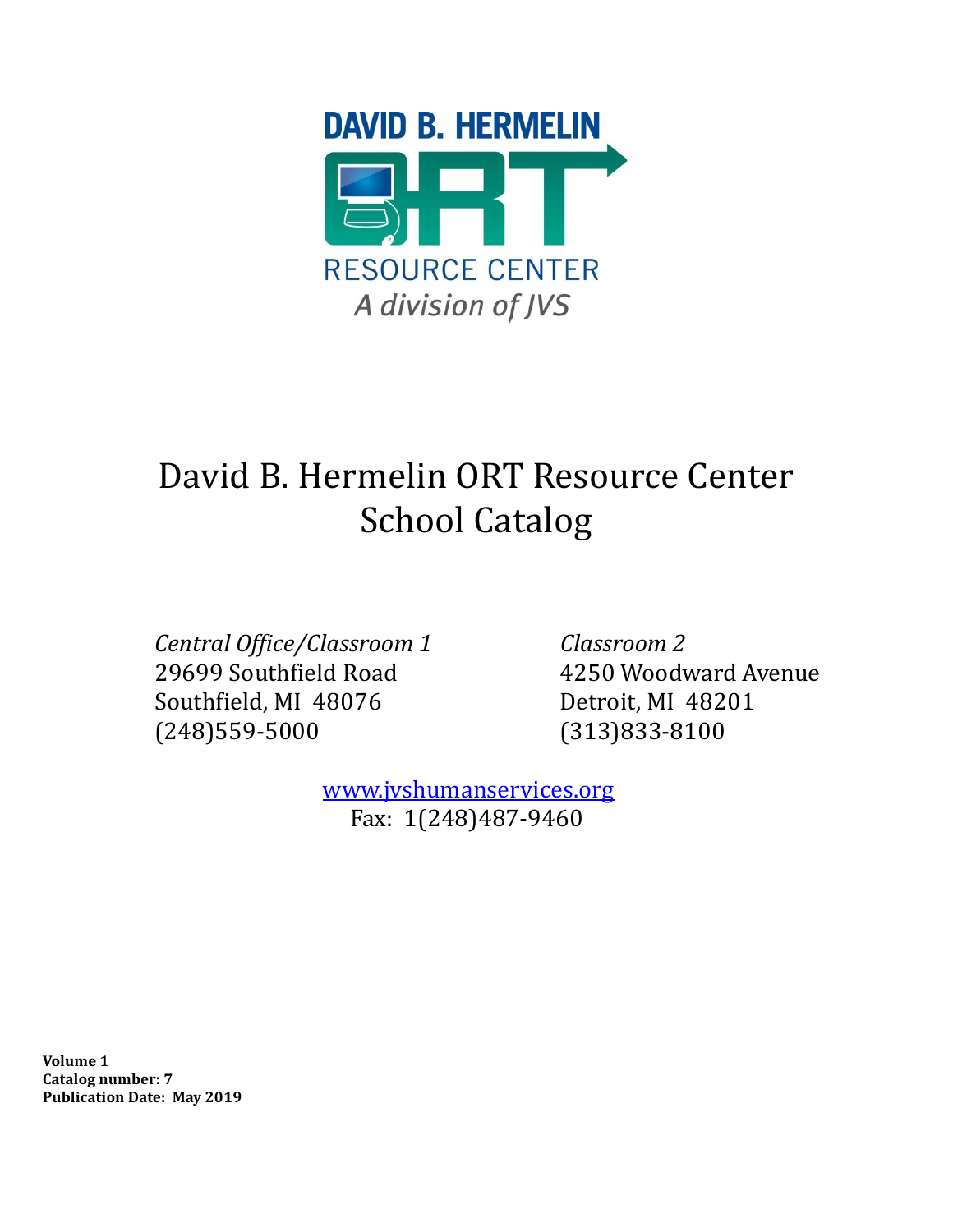# **Contents**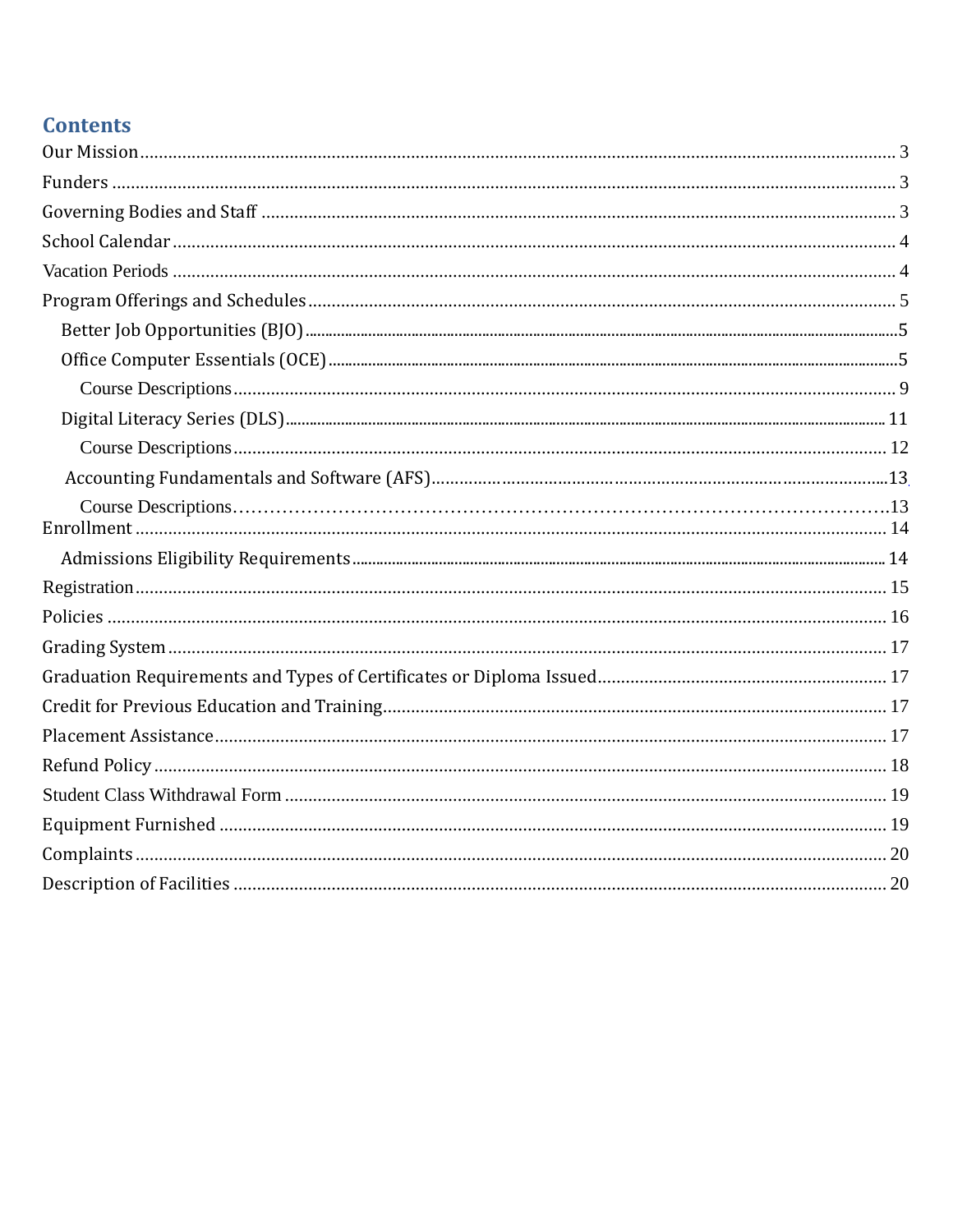## <span id="page-2-0"></span>**Our Mission**

To help prepare individuals for a new or improved employment experience by providing comprehensive, relevant and high quality instruction in sought after computer software technologies for employment readiness. To support sister agencies as a technology resource.

## <span id="page-2-1"></span>**Funders**

We recognize and thank our generous funders:

*Book Stock D. Dan and Betty Kahn Foundation ORT America*

## <span id="page-2-2"></span>**Governing Bodies and Staff**

### *Governance*

JVS Human Services Leah Rosenbaum, President/CEO Paul Blatt, Executive Vice President/COO George Stern, Board Chair

### *Administrative*

Program Supervisor: Lisa Bahm, MA, GCDF

### *Instructors*

 Instructor: Susan Kalisky – Microsoft Office Suite Instructor: Jeff Lehman - Microsoft Office Suite Instructor: Esther Sherizen- Microsoft Office Suite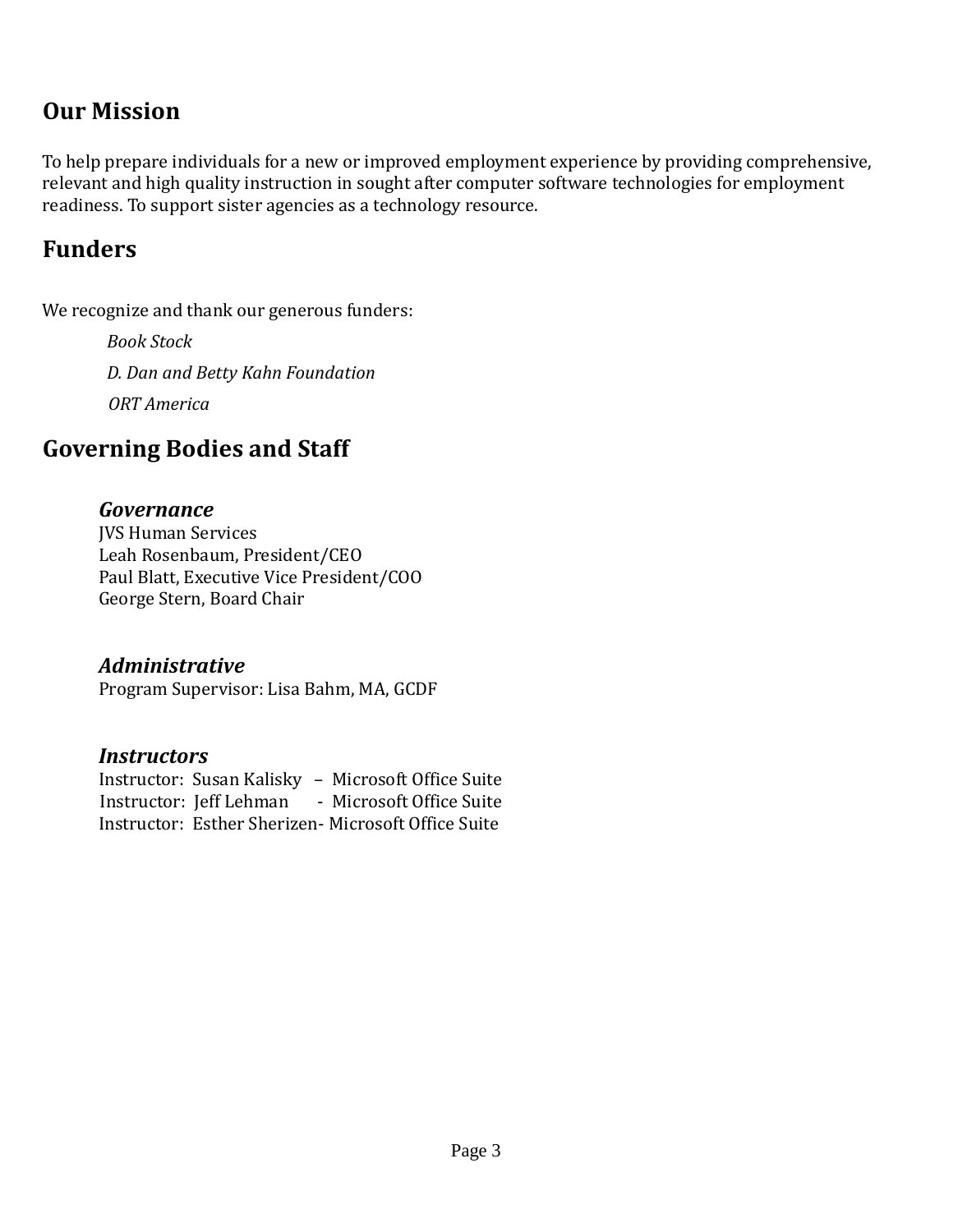# <span id="page-3-0"></span>**School Calendar**

The school operates 12 months a year, Monday – Friday with open lab on designated days per semester.

The school will be closed on the following national holidays:

- New Year's Day
- Martin Luther King's Birthday
- Memorial Day
- Independence Day
- Thanksgiving Day
- Christmas

The David B. Hermelin ORT Resource Center is a division of JVS Human Services, therefore, the center is closed in observance of the following holidays:

- Passover
- Shavuot
- Rosh Hashanah
- Yom Kippur
- Sukkot
- Shemini Atzeret
- Simchat Torah

# <span id="page-3-1"></span>**Vacation Periods**

Summer Break: July 22, 2019- September 3, 2019

Winter Break: December 19, 2019 - January 7, 2020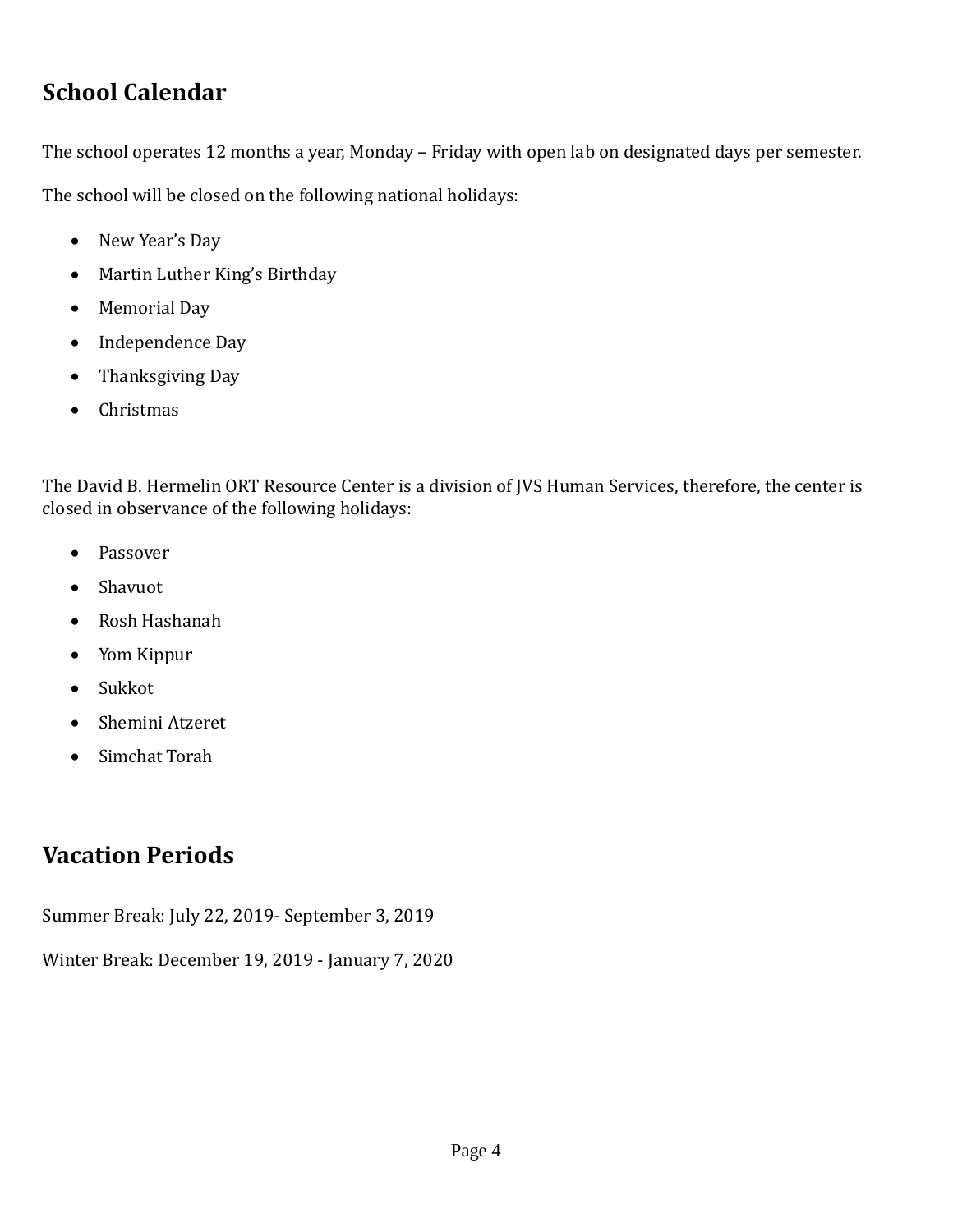## **Program Offerings and Schedules**

## <span id="page-4-1"></span><span id="page-4-0"></span>*Better Job Opportunities (BJO)* Fee: \$900.00

*A 12-week program offered to the unemployed and underemployed residents of the southeast Michigan area who are actively job searching and desire a comprehensive understanding of Microsoft Office Suite 2016. Students receive 72 hours of hands-on computer training in Word, Excel, PowerPoint, Access, Publisher, Internet and Outlook . The program meets for 24 – 3 hour class sessions, and includes job preparedness training and seminars. A basic working knowledge of the mouse and computer are prerequisites. Space is limited and an application is required for eligibility. Text book and materials fee of approximately \$50.00 may apply. Scholarships are available.*

 *\*Course content from this program may be mixed and matched for customized training if needed.* 

## *Office Computer Essentials (OCE) Fee: \$262.00*

*A 21-hour course providing instruction in computer fundamentals including basic functions of MS Word and Excel. The program meets for 7 – 3 hour class sessions. Our instructors provide a comfortable classroom environment that fosters a thorough understanding of basic computer knowledge as well as the ability to navigate, create and edit documents in Word and Excel on state-of-the-art laptops. Text book and materials fee of approximately \$50.00 may apply. Scholarships are available.*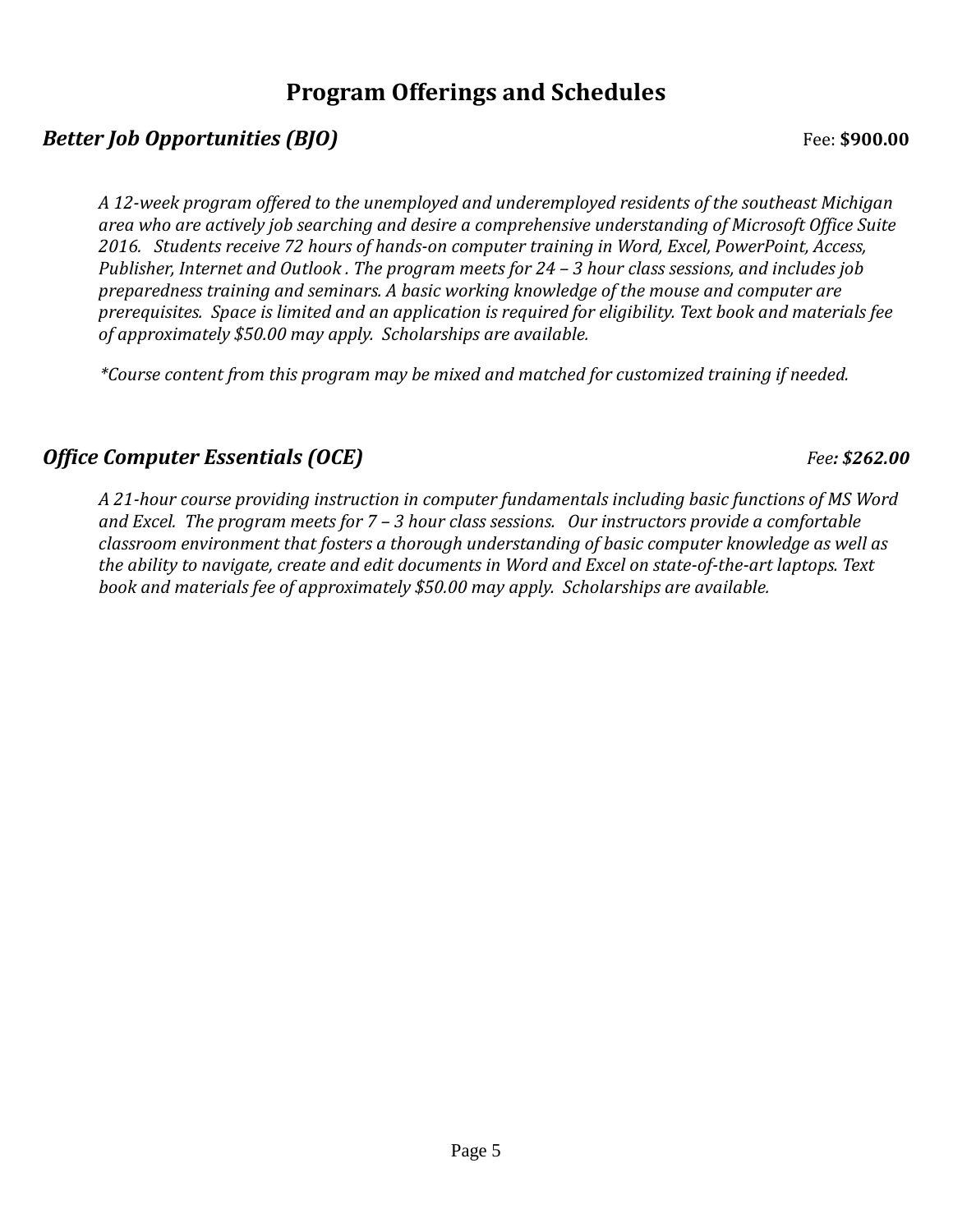*Dates and locations of the programs offered each semester are subject to change.*

| Course                      | <b>Days</b> | <b>Dates</b>              | <b>Time</b>      | Program         |
|-----------------------------|-------------|---------------------------|------------------|-----------------|
| <b>Fall Semester 2019</b>   |             | September 10- December 17 | <b>Section 1</b> | <b>BJO, OCE</b> |
| <b>Southfield Lab</b>       |             |                           |                  |                 |
| <b>Computer Basics 101</b>  | T           | Sept 10                   | 9 a.m. - Noon    | B <sub>IO</sub> |
| MS Office Basics 102        | TH          | Sept 12                   | 9 a.m. - Noon.   | BJO, OCE        |
| Word Essentials 101         | T.H.T       | Sept 17, 19, 24           | 9 a.m. - Noon    | BJO, OCE        |
| Word Advanced 201           | TH          | Sept 26, Oct 3, 10, 17    | 9 a.m. - Noon    | B <sub>IO</sub> |
| Review/Mid-term Exam        | TH, T       | Sept 24, 29               | 9 a.m. - Noon    | BJ <sub>0</sub> |
| PowerPoint/Publisher        | TH          | Sept 31                   | $9$ a.m. - Noon  | BJO, OCE        |
| Outlook                     | T           | Oct $5$ ,                 | 9 a.m. - Noon    | BJO             |
| <b>Excel Essentials 101</b> | TH          | Oct 7, 12, 14             | 9 a.m. - Noon    | B <sub>IO</sub> |
| <b>Excel Essentials 201</b> | T, T, T, TH | Oct 19, 21, 26, Nov 3     | 9 a.m. - Noon    | BJ <sub>0</sub> |
| Office 365 Basics           | TH          | Nov 5                     | 9 a.m. - Noon    | BJ <sub>0</sub> |
| Access                      | T           | Nov $10$                  | 9 a.m. - Noon    | BJ <sub>0</sub> |
| Review/Final Exam           | TH, T       | Nov 12, 17                | 9 a.m.- Noon     | B <sub>IO</sub> |

#### **Fall Semester 2019**

| Course                      | <b>Days</b> | <b>Dates</b>               | <b>Time</b>      | Program         |
|-----------------------------|-------------|----------------------------|------------------|-----------------|
| <b>Fall Semester 2019</b>   |             | September 10 - December 17 | <b>Section 2</b> | <b>BJO, OCE</b> |
| <b>Southfied Lab</b>        |             |                            |                  |                 |
| <b>Computer Basics 101</b>  | T, TH       | TBD                        | 6 p.m. $-9$ p.m. | BJ <sub>0</sub> |
| MS Office Basics 102        | т           | <b>TBD</b>                 | 6 p.m. - 9 p.m.  | BJO, OCE        |
| Word Essentials 101         | TH, T, TH   | TBD                        | 6 p.m. - 9 p.m.  | BJO, OCE        |
| Word Advanced 201           | T, TH       | <b>TBD</b>                 | 6 p.m. - 9 p.m.  | BJO.            |
| Review/Mid-term Exam        | T           | <b>TBD</b>                 | 6 p.m. $-9$ p.m. | BJ <sub>O</sub> |
| PowerPoint/Publisher        | T,TH        | TBD                        | 6 p.m. - 9 p.m.  | BJO, OCE        |
| Outlook                     | T.TH        | TBD                        | 6 p.m. - 9 p.m.  | BJO             |
| <b>Excel Essentials 101</b> | TH          | TBD                        | 6 p.m. - 9 p.m.  | B <sub>IO</sub> |
| <b>Excel Essentials 201</b> | T           | TBD                        | 6 p.m. - 9 p.m.  | BJO             |
| Office 365 Basics           | TH          | TBD                        | 6 p.m. - 9 p.m.  | BJ <sub>0</sub> |
| Access                      | T           | <b>TBD</b>                 | 6 p.m. - 9 p.m.  | BJO             |
| Review/Final Exam           | TH          | TBD                        | 6 p.m. - 9 p.m.  | BJO             |

| Course                      | <b>Days</b> | <b>Dates</b>             | <b>Time</b>       | Program         |
|-----------------------------|-------------|--------------------------|-------------------|-----------------|
| <b>Fall Semester 2019</b>   |             | September 9- December 16 | <b>Section 3</b>  | <b>BJO, OCE</b> |
| Southfield Lab              |             |                          |                   |                 |
| <b>Computer Basics 101</b>  | M           | Sept 9,                  | $1 p.m. - 4 p.m.$ | BJO             |
| MS Office Basics 102        | W           | Sept 11                  | $1 p.m. - 4 p.m.$ | BJO, OCE        |
| Word Essentials 101         | M, W, M     | Sept 16. 18. 23          | $1 p.m. - 4 p.m.$ | BJO, OCE        |
| Word Advanced 201           | W, W, M, W  | Sept 25, Oct 2, 7, 16    | $1 p.m. - 4 p.m.$ | BJO             |
| Review/Mid-term             | W,M         | Oct 23, 28               | $1 p.m. - 4 p.m.$ | BJO             |
| PowerPoint/Publisher        | W           | Oct30                    | $1 p.m. - 4 p.m.$ | BJO, OCE        |
| Outlook                     | M           | Nov 4                    | 1 p.m. $-4$ p.m.  | BJO             |
| <b>Excel Essentials 101</b> | W, M, W     | Nov 6, 11, 13            | $1 p.m. - 4 p.m.$ | BJO             |
| <b>Excel Advanced 201</b>   | M, W, M, M  | Nov 18, 20, 25, Dec 2    | $1 p.m. - 4 p.m.$ | BJO             |
| Office 365 Basics           | W           | Dec 4                    | $1 p.m. - 4 p.m.$ | BJO             |
| Access                      | M           | Dec 9                    | $1 p.m. - 4 p.m.$ | BJO             |
| Review/Final Exam           | W, M        | Dec 11, 16               | 1 p.m. $-$ 4 p.m. | B <sub>IO</sub> |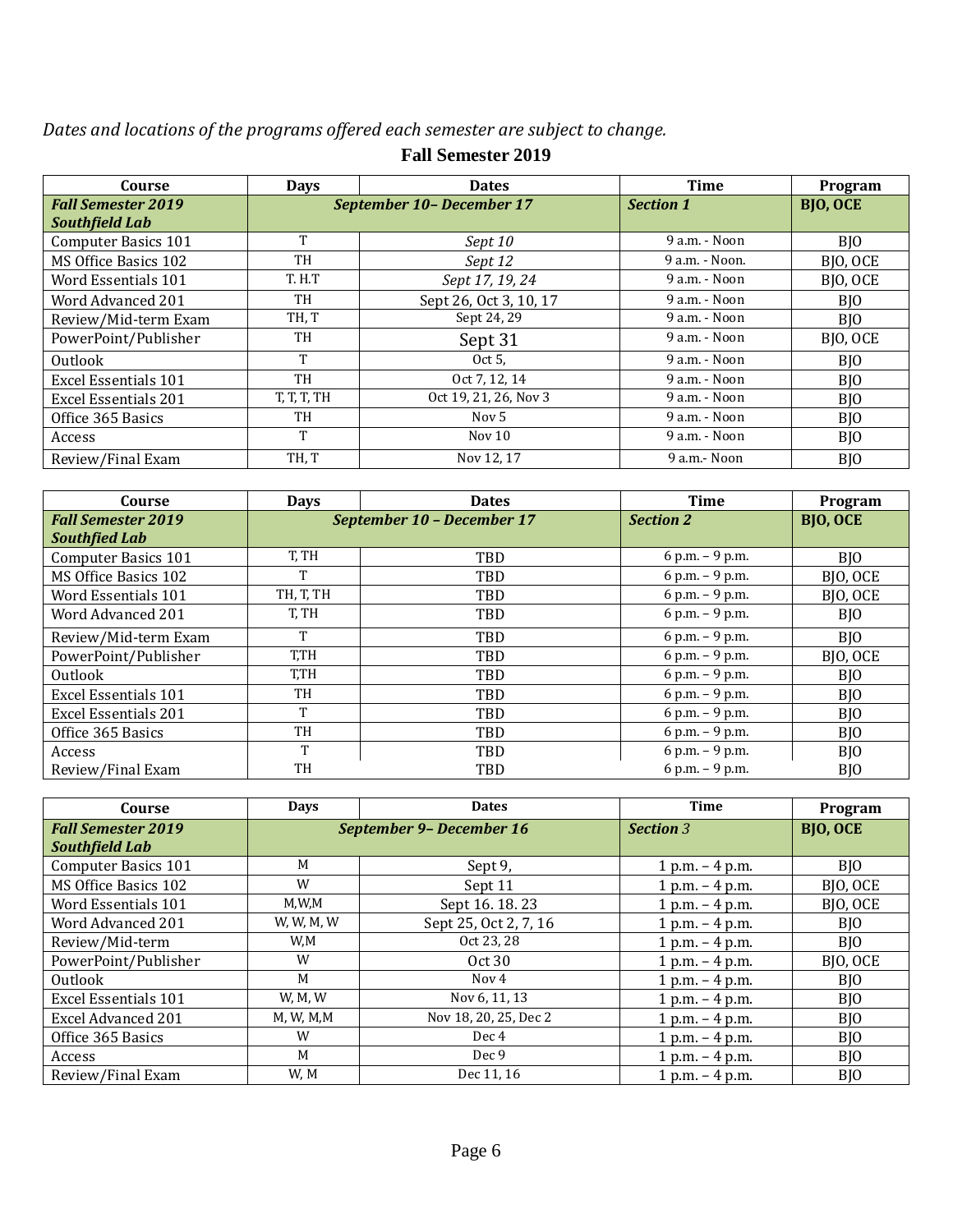### **Winter Semester 2020**

| Course                      | <b>Days</b> | <b>Dates</b>           | Time             | Program         |
|-----------------------------|-------------|------------------------|------------------|-----------------|
| <b>Winter Semester 2020</b> |             | <b>January - April</b> | <b>Section 1</b> | <b>BJO, OCE</b> |
| Southfield Lab              |             |                        |                  |                 |
| <b>Computer Basics 101</b>  | M.W         | TBD                    | 6 p.m. $-9$ p.m. | BJ <sub>O</sub> |
| MS Office Basics 102        | W           | TBD                    | 6 p.m. $-9$ p.m. | BJO, OCE        |
| Word Essentials 101         | M, W        | TBD                    | 6 p.m. - 9 p.m.  | BJO, OCE        |
| Word Advanced 201           | M, W        | TBD                    | 6 p.m. - 9 p.m.  | BJO             |
| Review/Mid-term Exam        | M           | TBD                    | 6 p.m. - 9 p.m.  | BJ <sub>O</sub> |
| PowerPoint/Publisher        | M, W        | TBD                    | 6 p.m. - 9 p.m.  | BJO, OCE        |
| Outlook                     | M, W        | TBD                    | 6 p.m. - 9 p.m.  | BJO             |
| <b>Excel Essentials 101</b> | W           | TBD                    | 6 p.m. - 9 p.m.  | BJ <sub>O</sub> |
| <b>Excel Advanced 201</b>   | W           | TBD                    | 6 p.m. - 9 p.m.  | BJ <sub>O</sub> |
| Office 365 Basics           | M           | TBD                    | 6 p.m. $-9$ p.m. | BJ <sub>0</sub> |
| Access                      | W           | TBD                    | 6 p.m. - 9 p.m.  | BJ <sub>O</sub> |
| Review/Final Exam           | TH          | TBD                    | 6 p.m. $-9$ p.m. | B <sub>IO</sub> |

| Course                      | <b>Days</b>  | <b>Dates</b>           | <b>Time</b>       | Program         |
|-----------------------------|--------------|------------------------|-------------------|-----------------|
| <b>Winter Semester 2020</b> |              | <b>January - April</b> | <b>Section 2</b>  | <b>BJO, OCE</b> |
| <b>Southfield Lab</b>       |              |                        |                   |                 |
|                             |              | <b>TBD</b>             | 9 a.m. - Noon     | BJ <sub>0</sub> |
| Computer Basics 101         | TH           | TBD                    | 9 a.m. - Noon.    | BJO, OCE        |
| MS Office Basics 102        | T, TH, T     | TBD                    | 9 a.m. - Noon     | BJO, OCE        |
| Word Essentials 101         | TH,T, TH, T  | TBD                    | 9 a.m. - Noon     | BJO             |
| Word Advanced 201           | TH           | TBD                    | $9$ a.m. $-$ Noon | BJ <sub>O</sub> |
| Review/Mid-term Exam        | T,TH,T       | TBD                    | 9 a.m. - Noon     | BJO, OCE        |
| PowerPoint/Publisher        | T, TH, T, TH | <b>TBD</b>             | 9 a.m. - Noon     | BJ <sub>O</sub> |
| Outlook                     |              | TBD                    | 9 a.m. - Noon     | BJO             |
| Excel Essentials 101        | T            | TBD                    | 9 a.m. - Noon     | BJO             |
| <b>Excel Advanced 201</b>   | T, TH        | TBD                    | 9 a.m. - Noon     | BJO             |
| Office 365 Basics           | TH, T        | TBD                    | 9 a.m. - Noon     | BJ <sub>O</sub> |
| Access                      | TH           | TBD                    | 9 a.m.- Noon      | BJ <sub>O</sub> |
| Review/Final Exam           |              | <b>TBD</b>             |                   |                 |

| Course                      | <b>Days</b> | <b>Dates</b>          | <b>Time</b>       | Program         |
|-----------------------------|-------------|-----------------------|-------------------|-----------------|
| <b>Winter Semester 2020</b> |             | <b>January -April</b> | <b>Section 3</b>  | <b>BJO, OCE</b> |
| <b>Southfield Lab</b>       |             |                       |                   |                 |
|                             | M           | TBD                   | $1 p.m. - 4 p.m.$ | BJ <sub>0</sub> |
| <b>Computer Basics 101</b>  | W           | TBD                   | $1 p.m. - 4 p.m.$ | BJ0,0CE         |
| MS Office Basics 102        | W,M,W       | TBD                   | $1 p.m. - 4 p.m.$ | BJO, OCE        |
| Word Essentials 101         | M, W, M, W  | TBD                   | $1 p.m. - 4 p.m.$ | BJO             |
| Word Advanced 201           | M           | TBD                   | $1 p.m. - 4 p.m.$ | BJO             |
| Review/Mid-term Exam        | W,M,W       | TBD                   | $1 p.m. - 4 p.m.$ | BJO, OCE        |
| PowerPoint/Publisher        | W, M, W, M  | TBD                   | $1 p.m. - 4 p.m.$ | BJO             |
| Outlook                     | W           | TBD                   | $1 p.m. - 4 p.m.$ | BJO             |
| <b>Excel Essentials 101</b> | M           | TBD                   | $1 p.m. - 4 p.m.$ | BJO             |
| <b>Excel Advanced 201</b>   | W, M        | TBD                   | $1 p.m. - 4 p.m.$ | BJO             |
| Office 365 Basics           | W, M        | TBD                   | $1 p.m. - 4 p.m.$ | BJO             |
| Access                      | W           | TBD                   | $1 p.m. - 4 p.m.$ | BJO             |
| Review/Final Exam           |             | TBD                   |                   |                 |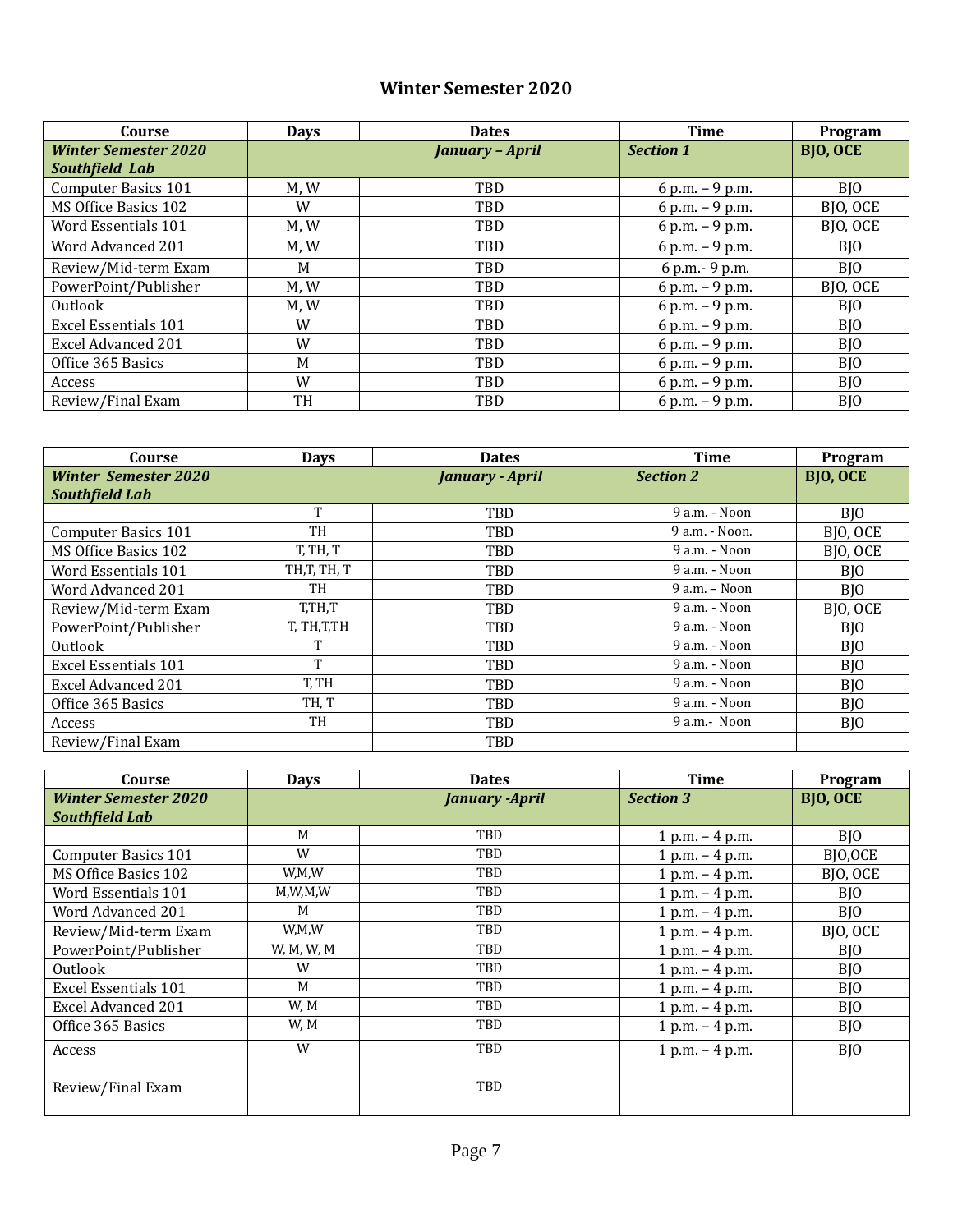## **Spring Semester 2020**

| <b>Spring Semester 2020</b><br><b>Southfield Lab</b> |           | April - July | <b>Section 1</b>  | <b>BJO, OCE</b> |
|------------------------------------------------------|-----------|--------------|-------------------|-----------------|
|                                                      | T, TH     | <b>TBD</b>   | 9 a.m. - Noon     | B <sub>IO</sub> |
| Computer Basics 101                                  | T         | TBD          | 9 a.m. - Noon.    | BJO, OCE        |
| MS Office Basics 102                                 | TH, T, TH | <b>TBD</b>   | 9 a.m. - Noon     | BJO, OCE        |
| Word Essentials 101                                  | T, TH     | <b>TBD</b>   | $9a.m. - Noon$    | BJ <sub>0</sub> |
| Word Advanced 201                                    | TH        | TBD          | 9 a.m. - Noon     | BJO             |
| Review/Mid-term Exam                                 | T, TH     | TBD          | 9 a.m. - Noon     | BJO, OCE        |
| PowerPoint/Publisher                                 | T, TH     | <b>TBD</b>   | 9 a.m. - Noon     | BJ <sub>0</sub> |
| Outlook                                              | TH        | <b>TBD</b>   | 9 a.m. - Noon     | BJ <sub>O</sub> |
| Excel Essentials 101                                 | T         | TBD          | 9 a.m. - Noon     | BJ <sub>O</sub> |
| <b>Excel Advanced 201</b>                            | TH        | TBD          | 9 a.m. - Noon     | BJO             |
| Office 365 Basics                                    | T         | TBD          | 9 a.m. - Noon     | BJ <sub>O</sub> |
| Access                                               | TH        | TBD          | $9$ a.m. $-$ Noon | BJO             |
| Review/Final Exam                                    |           | <b>TBD</b>   | 9 a.m. - Noon     | B <sub>IO</sub> |

| Course                      | <b>Days</b> | <b>Dates</b>        | <b>Time</b>       | Program         |
|-----------------------------|-------------|---------------------|-------------------|-----------------|
| <b>Spring Semester 2020</b> |             | <b>April</b> - July | <b>Section 2</b>  | <b>BJO, OCE</b> |
| <b>Southfield Lab</b>       |             |                     |                   |                 |
|                             | M, W        | TBD                 | $1 p.m. - 4 p.m.$ | B <sub>IO</sub> |
| <b>Computer Basics 101</b>  | M           | TBD                 | $1 p.m. - 4 p.m.$ | BJO, OCE        |
| MS Office Basics 102        | W, M        | TBD                 | $1 p.m. - 4 p.m.$ | BJO, OCE        |
| Word Essentials 101         | W,M,W,M     | TBD                 | $1 p.m. - 4 p.m.$ | B <sub>IO</sub> |
| Word Advanced 201           | W           | TBD                 | $1 p.m. - 4 p.m.$ | BJ <sub>0</sub> |
| Review/Mid-term Exam        | W,M, W      | TBD                 | $1 p.m. - 4 p.m.$ | BJO, OCE        |
| PowerPoint/Publisher        | WM,W,M      | TBD                 | $1 p.m. - 4 p.m.$ | BJ <sub>0</sub> |
| Outlook                     | W           | TBD                 | $1 p.m. - 4 p.m.$ | BJ <sub>O</sub> |
| <b>Excel Essentials 101</b> | M           | TBD                 | $1 p.m. - 4 p.m.$ | BJO             |
| <b>Excel Advanced 201</b>   | M, W        | TBD                 | $1 p.m. - 4 p.m.$ | BJO             |
| Office 365 Basics           | M,W         | TBD                 | $1 p.m. - 4 p.m.$ | BJ <sub>O</sub> |
| Access                      | M           | TBD                 | $1 p.m. - 4 p.m.$ | BJ <sub>O</sub> |
| Review/Final Exam           | W           | TBD                 | $1 p.m. - 4 p.m.$ | B <sub>IO</sub> |

| Course                      | <b>Days</b> | <b>Dates</b> | <b>Time</b>       | Program         |
|-----------------------------|-------------|--------------|-------------------|-----------------|
| <b>Spring Semester 2020</b> |             | April - July | <b>Section 3</b>  | <b>BJO, OCE</b> |
| <b>Southfield Lab</b>       |             |              |                   |                 |
|                             | T, TH       | <b>TBD</b>   | 1 p.m. $-4$ p.m.  | B <sub>IO</sub> |
| <b>Computer Basics 101</b>  | Т           | TBD          | $1 p.m. - 4 p.m.$ | BJO, OCE        |
| MS Office Basics 102        | TH, T, T    | TBD          | $1 p.m. - 4 p.m.$ | BJO, OCE        |
| Word Essentials 101         | T, TH       | TBD          | $1 p.m. - 4 p.m.$ | BJO             |
| Word Advanced 201           | TH          | TBD          | $1 p.m. - 4 p.m.$ | BJ <sub>O</sub> |
| Review/Mid-term Exam        | T, TH       | TBD          | 1 p.m. $-4$ p.m.  | BJO, OCE        |
| PowerPoint/Publisher        | T, TH       | <b>TBD</b>   | $1 p.m. - 4 p.m.$ | B <sub>IO</sub> |
| Outlook                     | TH          | <b>TBD</b>   | $1 p.m. - 4 p.m.$ | BJO             |
| <b>Excel Essentials 101</b> | T           | TBD          | $1 p.m. - 4 p.m.$ | BJ <sub>O</sub> |
| <b>Excel Advanced 201</b>   | TH          | TBD          | $1 p.m. - 4 p.m.$ | BJ <sub>O</sub> |
| Office 365 Basics           | T           | TBD          | $1 p.m. - 4 p.m.$ | BJO             |
| Access                      | TH          | TBD          | $1 p.m. - 4 p.m.$ | B <sub>IO</sub> |
| Review/Final Exam           | T           | TBD          | 1 p.m. - 4 p.m.   | $B$ [O          |
|                             |             |              |                   |                 |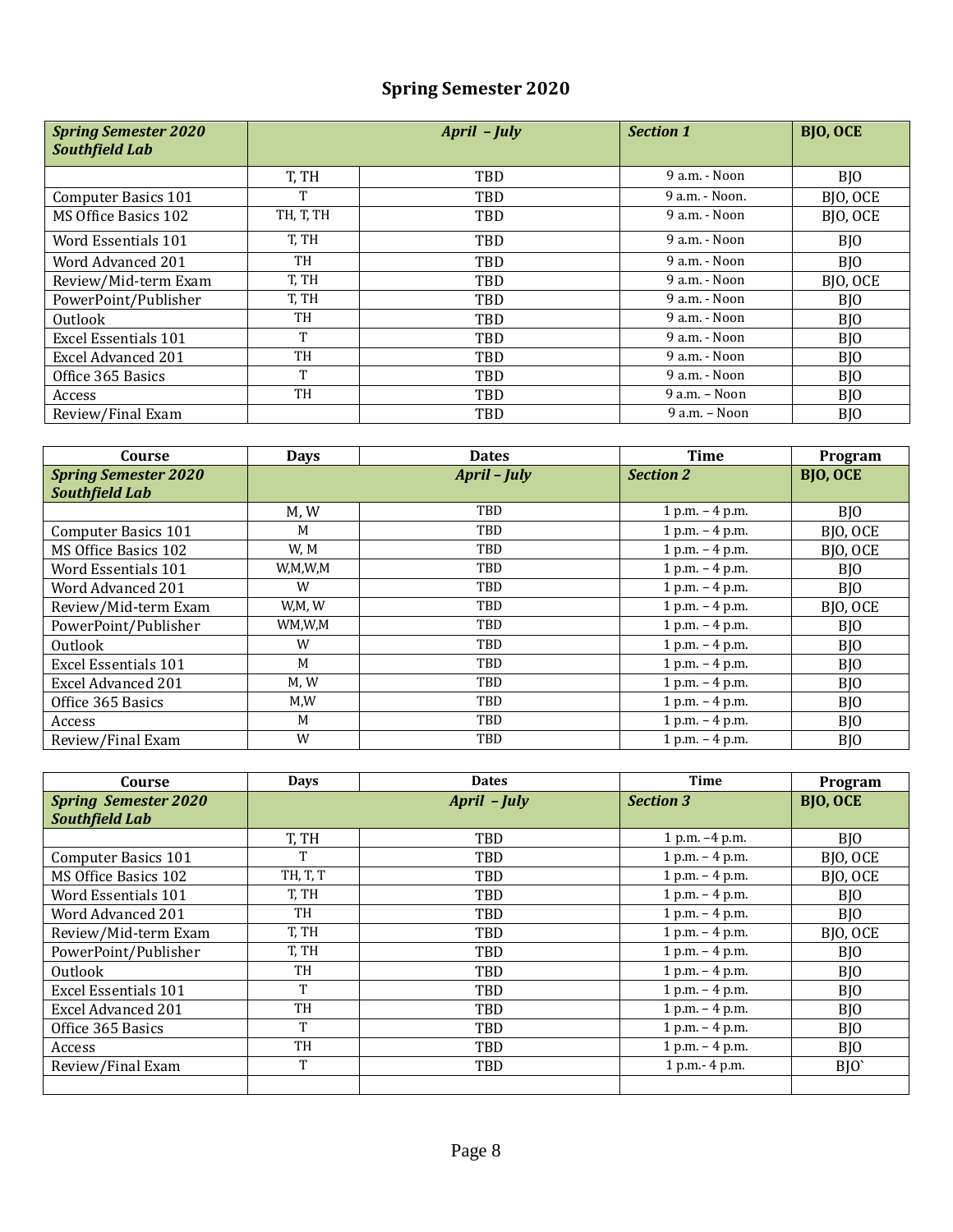#### <span id="page-8-0"></span>**Course Descriptions**

#### Computer Basics - 101 3 Student Clock Hours

This training explores what a computer is and how it works. Participants will learn computer terminology and concepts. Lessons include hardware, software, memory, file management, desktop and toolbars. Prerequisite: High school reading level, able to navigate using a mouse.

#### Microsoft 2016 Office Basics -102 3 Student Clock Hours

This lesson provides a working knowledge of MS Office. Lessons include navigation, creating and working with files, document views and terminology. Prerequisite: Computer Basics 101 or equivalent.

#### Microsoft Word 2016 Essentials -101 **9 Student Clock Hours** 9 Student Clock Hours

Understand the basics on designing professional documents. Lessons include formatting and editing text, manipulating text, page layouts, margins, alignment, font attributes, and tabs. Prerequisite: Basic knowledge of Windows 10, High school reading level, able to navigate using a mouse.

#### Microsoft Word 2016 Advanced 201

Learn intermediate concepts of designing professional documents. Lessons include working with lists, columns, text boxes and objects. Create and modify tables, process mail merge and special fields. Prerequisite: Microsoft Word Essentials 101 or equivalent.

#### Microsoft Excel 2016 Essentials 101 **9 Student Clock Hours** 9 Student Clock Hours

Learn the basics of designing workbooks and worksheets. Lessons include getting started, tabs and commands, working with cells, entering data, modifying rows and columns, borders and cell content. Prerequisite: Basic knowledge of Windows 10, Microsoft Word 101 - 201 or equivalent. High school reading level, able to navigate using a mouse.

#### Microsoft Excel 2016 Advanced 201

Learn advanced aspects of workbooks and worksheets. Lessons include printing and managing documents, headers and footers, creating formulas, applying cell and range names, specialized functions, conditional formatting and charts. Prerequisite: Microsoft Excel Essentials 101 or equivalent.

#### Microsoft PowerPoint 2016 2 Student Clock Hours

Learn how to create a new presentation by preparing slides, adding text and graphics. Lessons include arranging text, formatting and using placeholders, working with themes, arranging slides. Prerequisite: Knowledge of Windows 10, Microsoft 101-201 or equivalent, able to navigate using a mouse.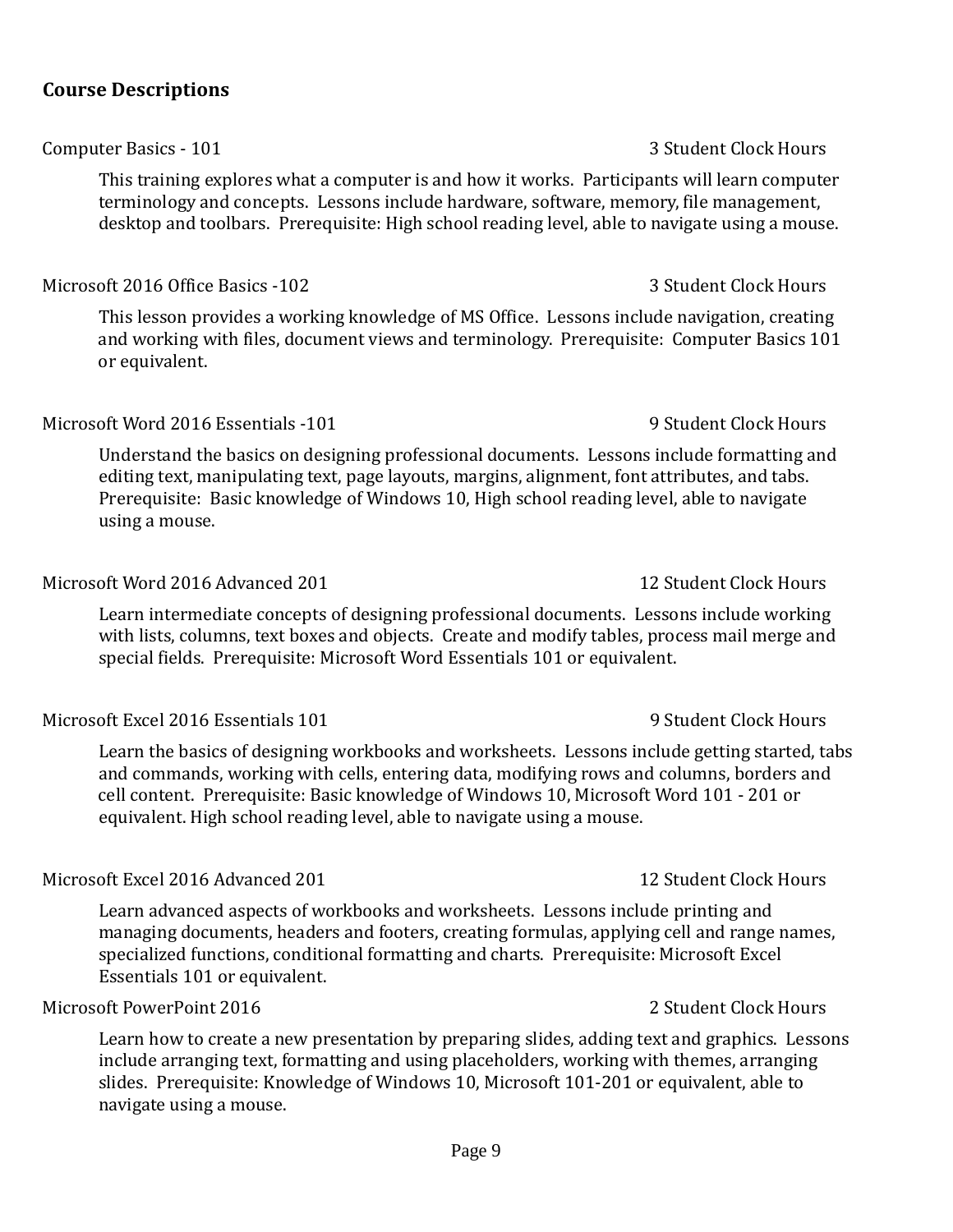#### Microsoft Publisher 2016 1 Student Clock Hours

Learn the basic skills needed to create business publications using templates and design tools. Lessons include page setup, text frames, correcting text and layout. Prerequisite: Knowledge of Windows 10, able to navigate using a mouse.

#### Microsoft Outlook 2016 3 Student Clock Hours

Learn the basics of setting up meetings, organizing calendars, email and contact lists. Lessons include appointments and events, email accounts, printing, address books and contact management. Prerequisite: Knowledge of Windows 10, able to navigate using a mouse.

#### Microsoft Office 365 Basics 3 Student Clock Hours 3 Student Clock Hours

Learn the fundamentals about cloud-based computing focusing on apps such as Google and Microsoft Office 365. Students will learn the benefits of using Office 365 and accessing email, files and Office programs from any location and device with an internet connection. Prerequisite: Knowledge of Windows 10 and Microsoft Office 16.

### Learn the basics of working with a new database. Lessons include tabs, commands, creating reports and forms and entering data. Prerequisite: Knowledge of Windows 10, able to navigate using a mouse.

Microsoft Access 2016 3 Student Clock Hours

Students are given a review of MS Office content to reinforce learning. Mid-term and final exam is administered of the material covered in class.

#### Review/Exams 2012 12 Student Clock Hours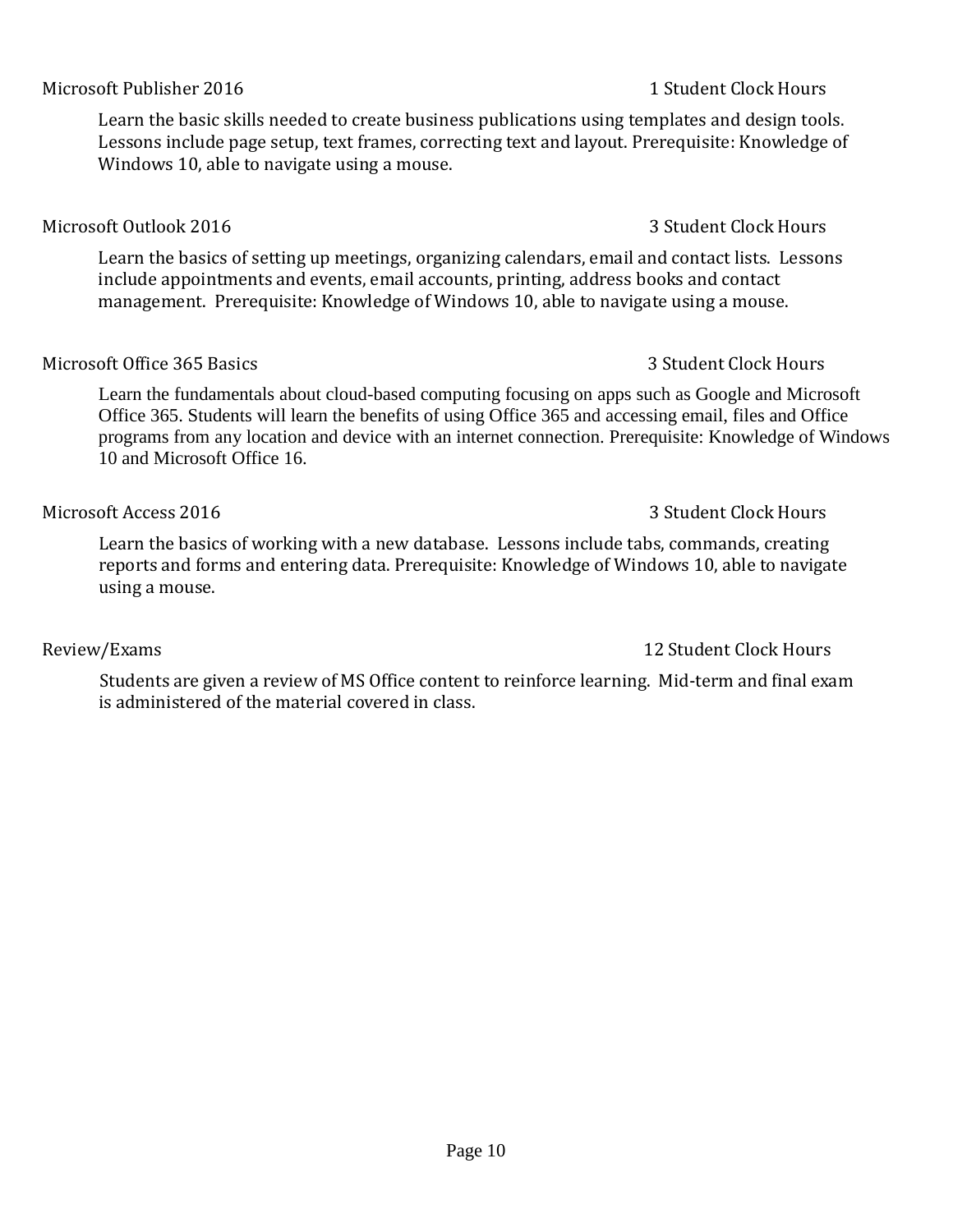<span id="page-10-0"></span>*Whether in business or at home, communications with colleagues, friends and family has become instant through the use of computer technology. Take full advantage of the tools available today to stay connected with those important people in your life. Our 1-hour mini classes are designed to provide fundamental knowledge to communicate more efficiently utilizing digital electronics. Laptop computers are provided for classes; however, students must provide their own iPhones and iPads. The Digital Literacy classes may be taken individually for \$10.00 each or as a series for \$60.00. Off-site group training available and instructor fees based on program customization.*

| Course                           | <b>Days</b> | <b>Dates</b> | <b>Time</b>           | Program    |
|----------------------------------|-------------|--------------|-----------------------|------------|
| <b>Fall Semester 2019</b>        |             |              | <b>Section 1</b>      | <b>DLS</b> |
| MS Excel 2016 for Beginners      | M           | <b>TBD</b>   | 11 a.m. - Noon        | <b>DLS</b> |
| Storage In The Cloud             | M           | TBD          | 11 a.m. - Noon        | <b>DLS</b> |
| iPad/iPhone Fundamentals         | M           | TBD          | $11$ a.m. $\sim$ Noon | <b>DLS</b> |
| Camera Use on iPad/iPhone        | M           | TBD          | 11 a.m. - Noon        | <b>DLS</b> |
| <b>File Organizing Solutions</b> | M           | TBD          | 11 a.m. - Noon        | <b>DLS</b> |
| Google Basics                    | M           | TBD          | 11 a.m. - Noon        | <b>DLS</b> |

## **Fall Semester 2019**

### **Spring Semester 2020**

| Course                           | <b>Days</b> | <b>Dates</b> | <b>Time</b>        | Program    |
|----------------------------------|-------------|--------------|--------------------|------------|
| <b>Spring Semester 1 2020</b>    |             |              | <b>Section 1</b>   | <b>DLS</b> |
| MS Word for 2016 for beginners   | M           | TBD          | 11 a.m. - Noon     | DLS        |
| MS Excel 2016 for Beginners      | M           | TBD          | 11 a.m. - Noon     | DLS        |
| iPad/iPhone Fundamentals         | M           | TBD          | $11$ a.m. $-$ Noon | <b>DLS</b> |
| Camera Use on iPad/iPhone        | M           | TBD          | 11 a.m. - Noon     | <b>DLS</b> |
| <b>File Organizing Solutions</b> | M           | TBD          | $11$ a.m. - Noon   | <b>DLS</b> |
| Getting Started with Facebook    | M           | TBD          | $11$ a.m. - Noon   | DLS        |
| <b>Spring Semester 2020</b>      |             |              | <b>Section 2</b>   | <b>DLS</b> |
| MS Excel 2016 for Beginners      | M           | TBD          | 11 a.m. - Noon     | <b>DLS</b> |
| Google Basics                    | M           | TBD          | 11 a.m. - Noon     | <b>DLS</b> |
| iPad/iPhone Fundamentals         | M           | TBD          | 11 a.m. - Noon     | <b>DLS</b> |
| Camera Use on iPad/iPhone        | M           | TBD          | 11 a.m. - Noon     | <b>DLS</b> |
| <b>File Organizing Solutions</b> | M           | TBD          | 11 a.m. - Noon     | <b>DLS</b> |
| Getting Started with Facebook    | M           | TBD          | $11$ a.m. - Noon   | <b>DLS</b> |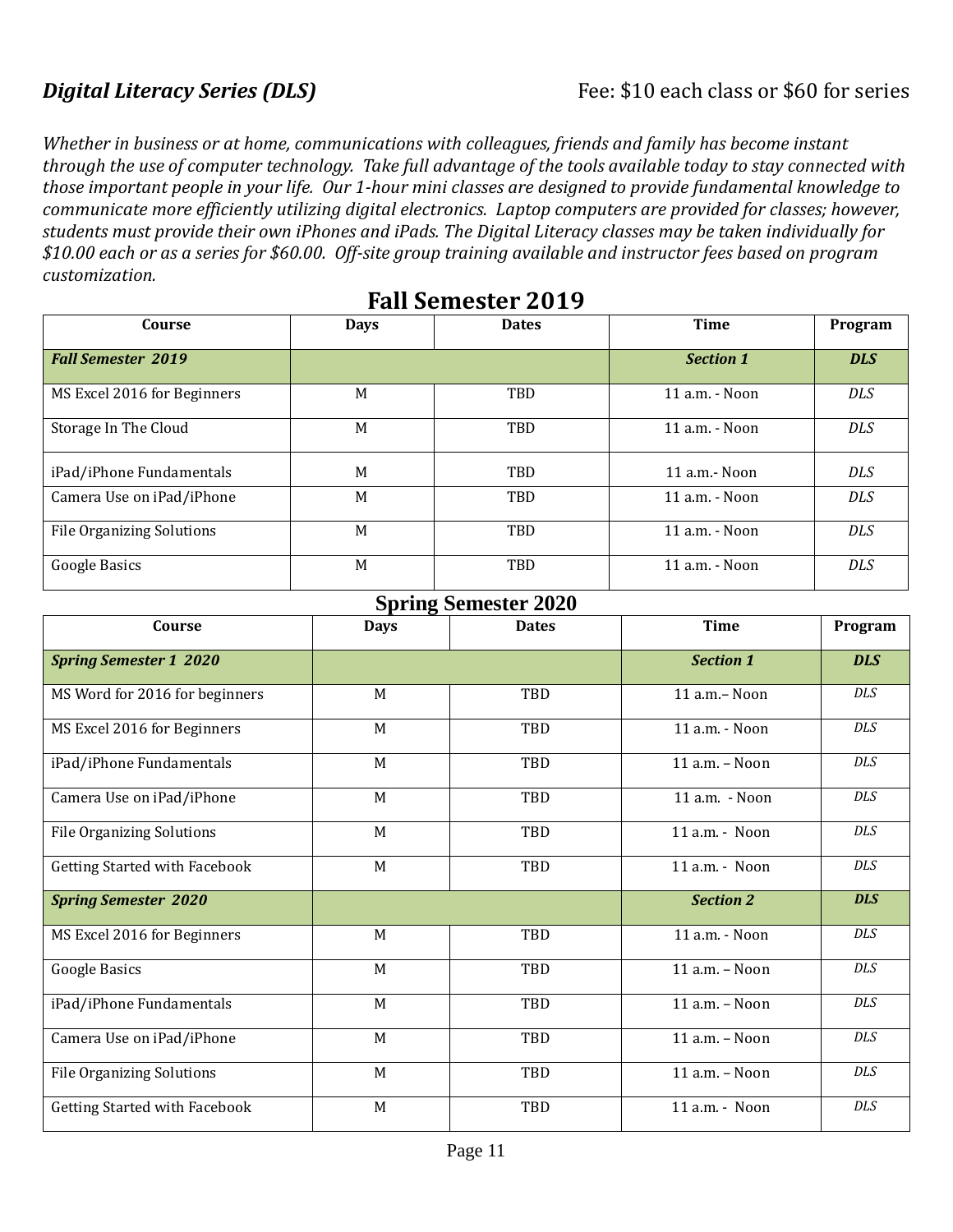## <span id="page-11-0"></span>**Digital Literacy Series (DLS) Course Descriptions**

#### Camera Use Made Simple on the iPhone/iPad

Make the most of your camera with simple steps to take photos and to share with others.

#### File Organizing Solutions

Learn to create and use folders for file management.

#### Getting Started with Facebook

Set up your user profile and privacy settings so you can share what you want with the people you want.

#### Google Basics

 Find out about Google software and services that are available for increased productivity and organization.

#### iPad/iPhone Fundamentals

Learn about the amazing features and great apps available for an iPad and iPhone.

#### Microsoft Office Excel 2016 for Beginners

Understand the basic functions and formulas for simple charting.

#### Microsoft Office Word 2016 for Beginners

Learn basic functions of everyday word processing and useful tips for file management.

#### Storage in the Cloud

Learn how to easily store and share digital photos and more in the Cloud.

*\*Relevant topics pertaining to Digital Literacy may be added based on client requests.*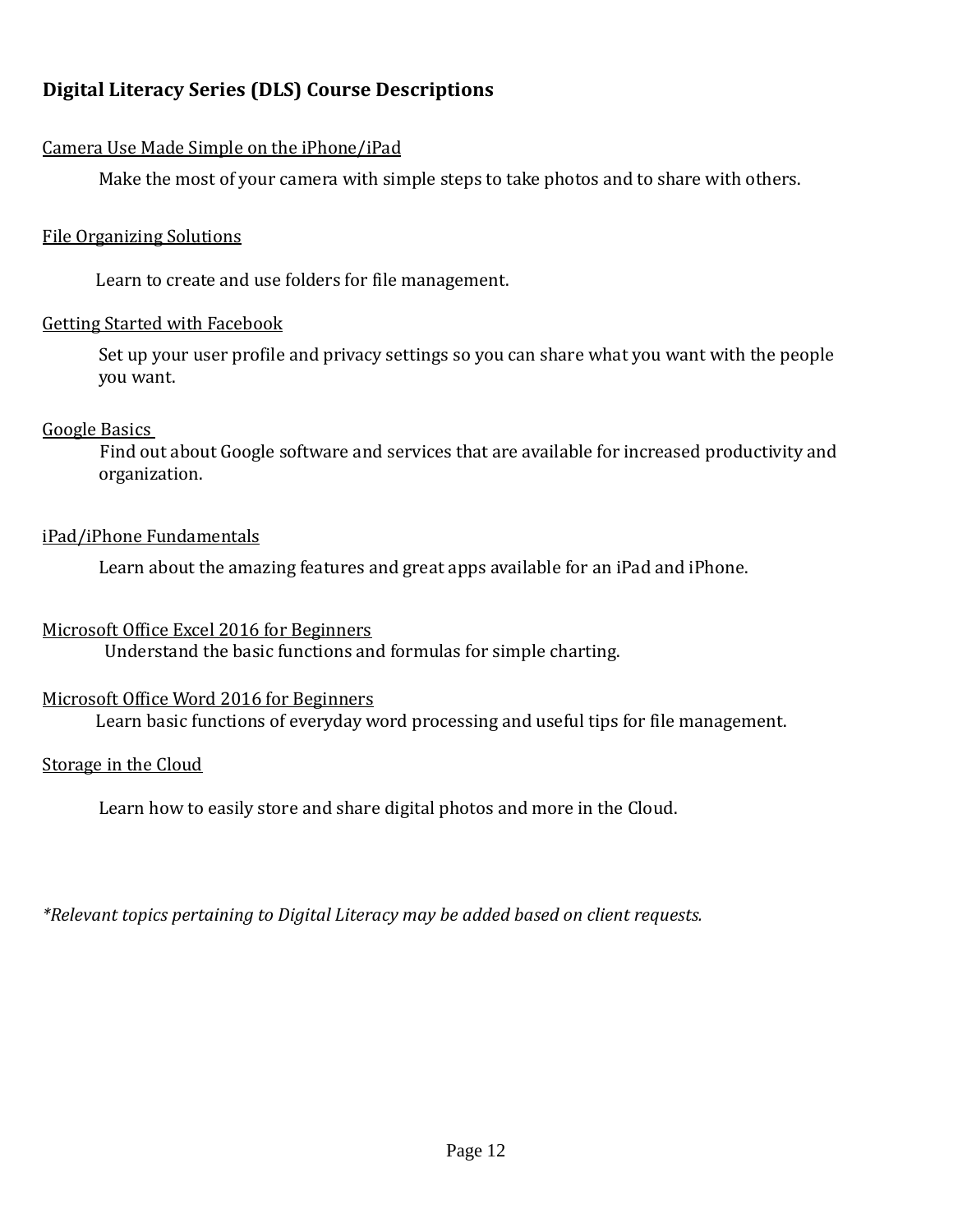### Accounting Fundamentals and Software (AFS) Fee: \$420.00

*Learn how to quickly and effectively gain control of business finances with the knowledge of accounting fundamentals and with this powerful accounting software program. With this business tool, learn to track accounts payable and receivables, manage assets, control inventory, and generate estimates and reports applicable in a variety of industries and business situations. Book and materials fee of approximately \$80.00 will be charged. Scholarships are available.*

| Course                     | Davs | <b>Dates</b> | Time                          | Program |
|----------------------------|------|--------------|-------------------------------|---------|
| <b>Fall Semester 2019</b>  |      |              | <b>Section 1</b>              |         |
| <b>Accounting Concepts</b> | M.W  | TBD          | $6 \text{ pm} - 9 \text{ pm}$ | AFS     |
| QuickBooks Essentials 101  | M.W  | TBD          | $6 \text{ pm} - 9 \text{ pm}$ | AFS     |
| QuickBooks Advanced 201    | M, W | TBD          | $6 \text{ pm} - 9 \text{ pm}$ | AFS     |

| Course                      | Days | <b>Dates</b> | Time                          | Program |
|-----------------------------|------|--------------|-------------------------------|---------|
| <b>Winter Semester 2020</b> |      |              | <b>Section 1</b>              |         |
| <b>Accounting Concepts</b>  | M.W  | TBD          | $6 \text{ pm} - 9 \text{ pm}$ | AFS     |
| QuickBooks Essentials 101   | M. W | TBD          | $6 \text{ pm} - 9 \text{ pm}$ | AFS     |
| QuickBooks Advanced 201     | M. W | TBD          | $6 \text{ pm} - 9 \text{ pm}$ | AFS     |

| Course                      | Davs | <b>Dates</b> | <b>Time</b>                   | Program |
|-----------------------------|------|--------------|-------------------------------|---------|
| <b>Spring Semester 2020</b> |      |              | <b>Section 1</b>              |         |
| <b>Accounting Concepts</b>  | M.W  | TBD          | $6 \text{ pm} - 9 \text{ pm}$ | AFS     |
| QuickBooks Essentials 101   | M.W  | TBD          | $6 \text{ pm} - 9 \text{ pm}$ | AFS     |
| QuickBooks Advanced 201     | M.W  | TBD          | $6 \text{ pm} - 9 \text{ pm}$ | AFS     |

### **Course Descriptions**

This class provides a foundation to understand and interpret financial reports, balance sheets and bank statements. Learn accounting practices and terms. Discuss general ledger, payroll and invoicing business practices. Prerequisite: Basic knowledge of Microsoft Office, high school reading level, computer readiness.

#### QuickBooks Essentials 101 18 Student Clock Hours

Learn how to use the most popular accounting software for business. Lessons include the sales process, setting up customers, recording sales and receiving payments, managing expenses, bank reconciliations, reports and graphs. Prerequisite: Accounting Concepts or equivalent.

#### QuickBooks Advanced 201 18 Student Clock Hours

Learn more advanced tools to complete accounting tasks. Lessons include customizing settings and preferences, item and vendor lists, inventory, tracking billable hours, payroll, journal entries and year end closing. Prerequisite: QuickBooks Essentials 101.

#### Accounting Concepts **Accounting Concepts Accounting Concepts Accounting Concepts Accounting Concepts Accounting Concepts Accounting Concepts Accounting Concepts Accounting Concepts Accounting Concepts Acc**

#### Page 13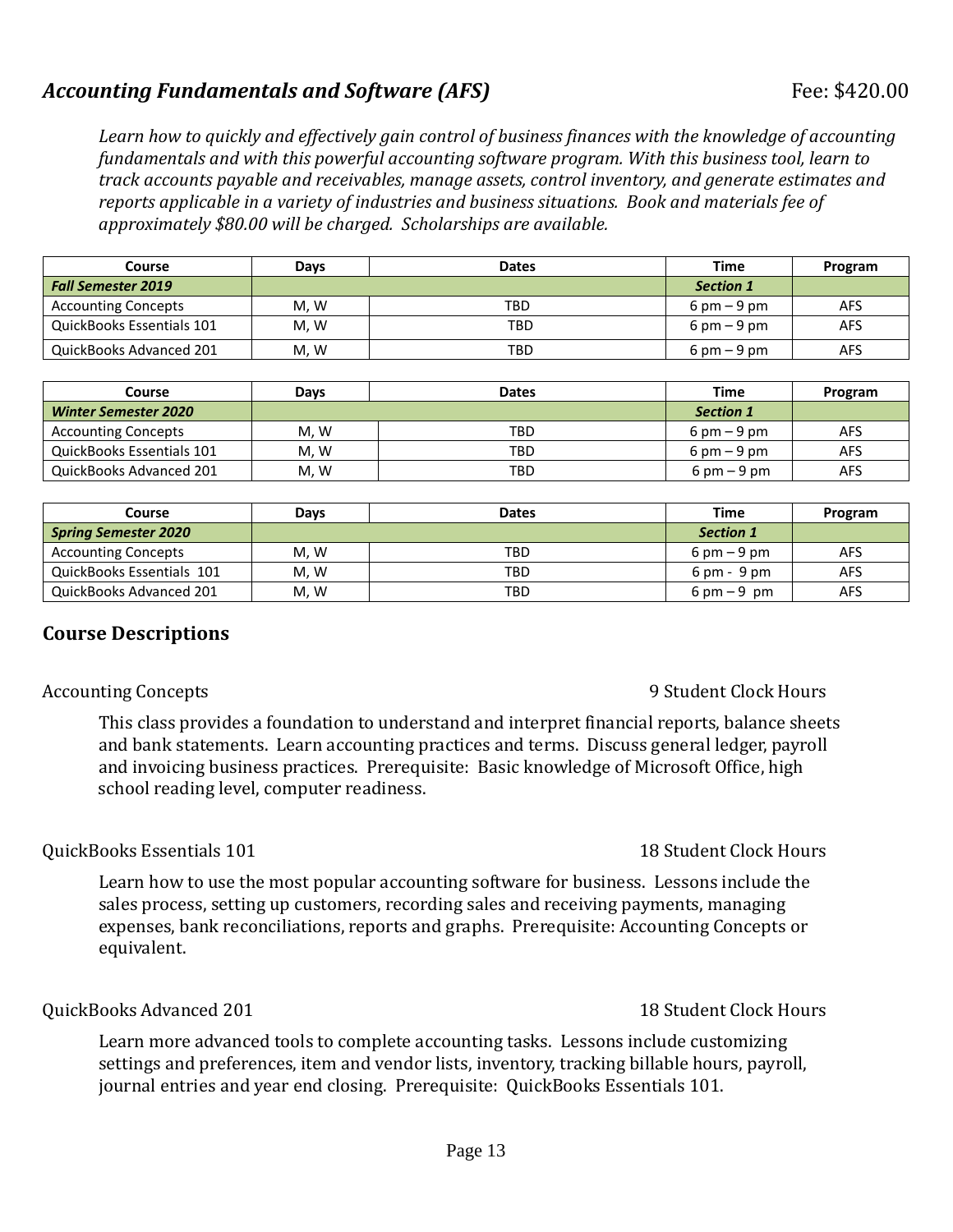## <span id="page-13-0"></span>**Enrollment**

Applications are accepted on a continuous basis. All applications must be received by the school five business days prior to the beginning of the program or class. The David B. Hermelin ORT Resource Center reserves the right to cancel or reschedule a class due to low enrollment.

### <span id="page-13-1"></span>*Admissions Eligibility Requirements*

David B. Hermelin ORT Resource Center learning opportunities are available to all who seek to learn. Admission is open to all persons 18 years of age or older. Others may be admitted provided they demonstrate the capacity and maturity to benefit from programs and classes offered by the School and they should contact the Program Administrator at the central office in Southfield, Michigan.

To be admitted, applicants must meet the general admission requirements of the School. Students are expected to demonstrate a compatibility with the mission, purposes and values of the school. In addition, the candidate must meet any special admission qualifications of a program before special program admission is complete.

Complete information on the application for admission is necessary for all students. Incomplete information may cause rejection of the application and false information may result in dismissal without refund of tuition or fees. Admission to the school does not guarantee admission to any or all programs of study.

#### **In the context of the stated values of this institution, the following expectations for student eligibility are set forth:**

- The student must demonstrate academic readiness.
- The student must be able to communicate at levels sufficient to complete all necessary class work and evidence through successful completion of class work the capacity to grow and improve.
- The student must demonstrate the motivation, commitment and desire to learn.
- The student will be 18 or older.
- The student will understand that the School does not provide transportation to and from its campuses.
- The student will be knowledgeable of and adhere to all requirements contained in the "Rules of Student Conduct".
- The student must have the ability to adhere to a learning task for the scheduled period of instruction assigned to each class in which the student is enrolled and to adhere to school policies regarding attendance.
- Applicants may be required to go through an interview process to be accepted in to certain programs. Scholarships may be available, based on eligibility.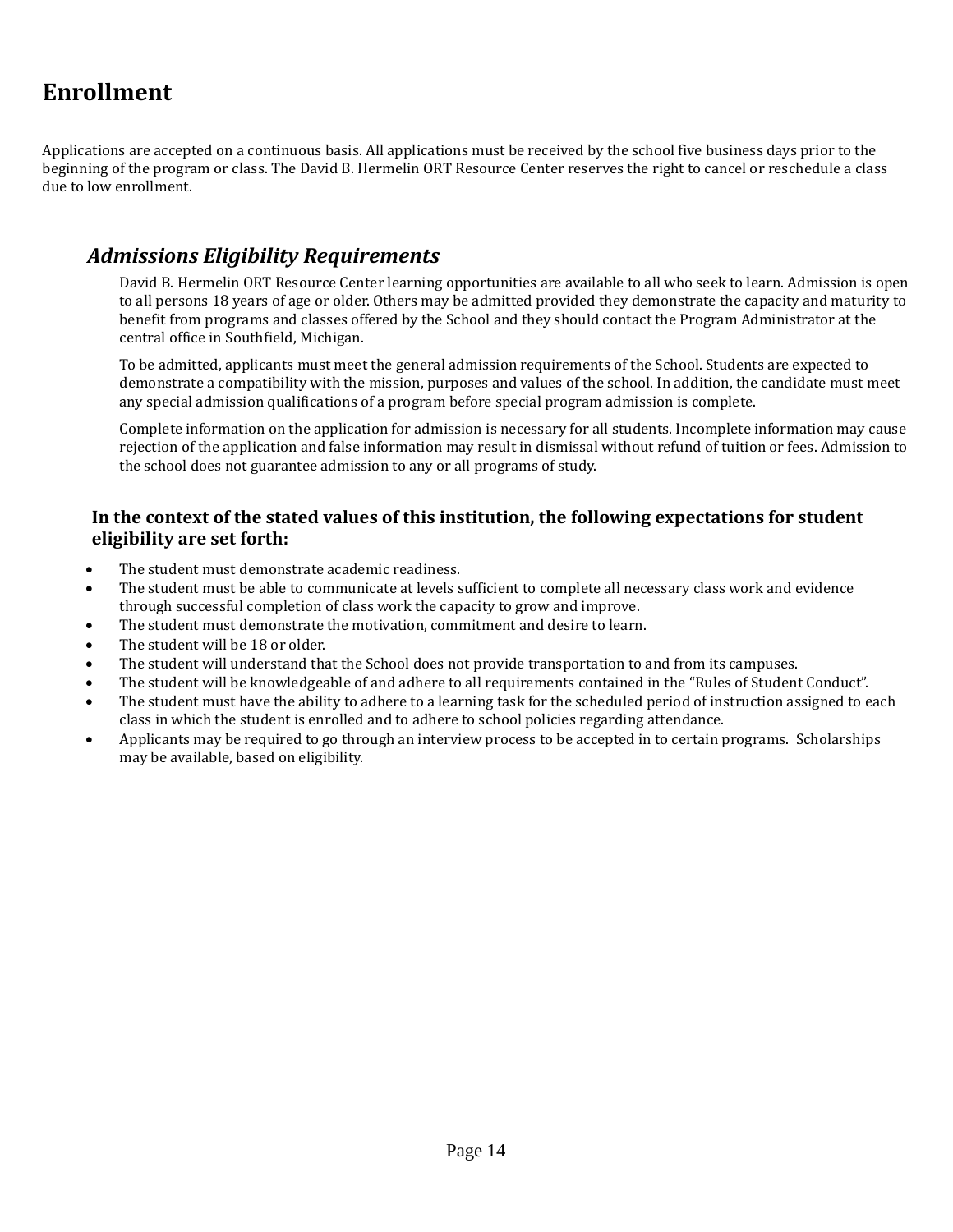## <span id="page-14-0"></span>**Registration**

## *General*

Students must meet prerequisites for classes for which they intend to enroll.

The school reserves the right to enact an administrative drop of students from classes for which they do not meet the requirements.

## *Preliminary Registration Steps*

Registration begins with both Web registration services, mail-in and walk-in submission. Campus registration is scheduled immediately preceding the beginning of semester classes. The school attempts to serve both continuing and new students at this time. Students already registered may adjust their schedules during this walk-in registration period.

## *Registration Requirements*

Each student should obtain assistance from the Program Administrator who is available at the Southfield, Michigan central office.

### *Prerequisites*

The student is responsible for satisfying all prerequisites and/or co-requisites of any selected class prior to attempting enrollment. Students who do not meet the prerequisite or requisite requirements after registration may be administratively withdrawn from their classes.

## *Tuition*

The student must pay the full amount of tuition and fees by the payment deadline stated in the School Catalog. Students who qualify for financial assistance must obtain the appropriate documents from the Program Administrator at the Southfield, Michigan central office.

Students who have failed to meet their financial obligation to the School will have a financial hold placed on their records to prevent registration and release of their transcript. These holds will be removed when all obligations are discharged.

### *Scholarships*

Many scholarships are awarded to school students from contributions made to the school from public and private donations. The student may apply for these scholarships if academic performance at the school meets the scholarship's criteria. The Program Administrator can provide more information on available scholarships.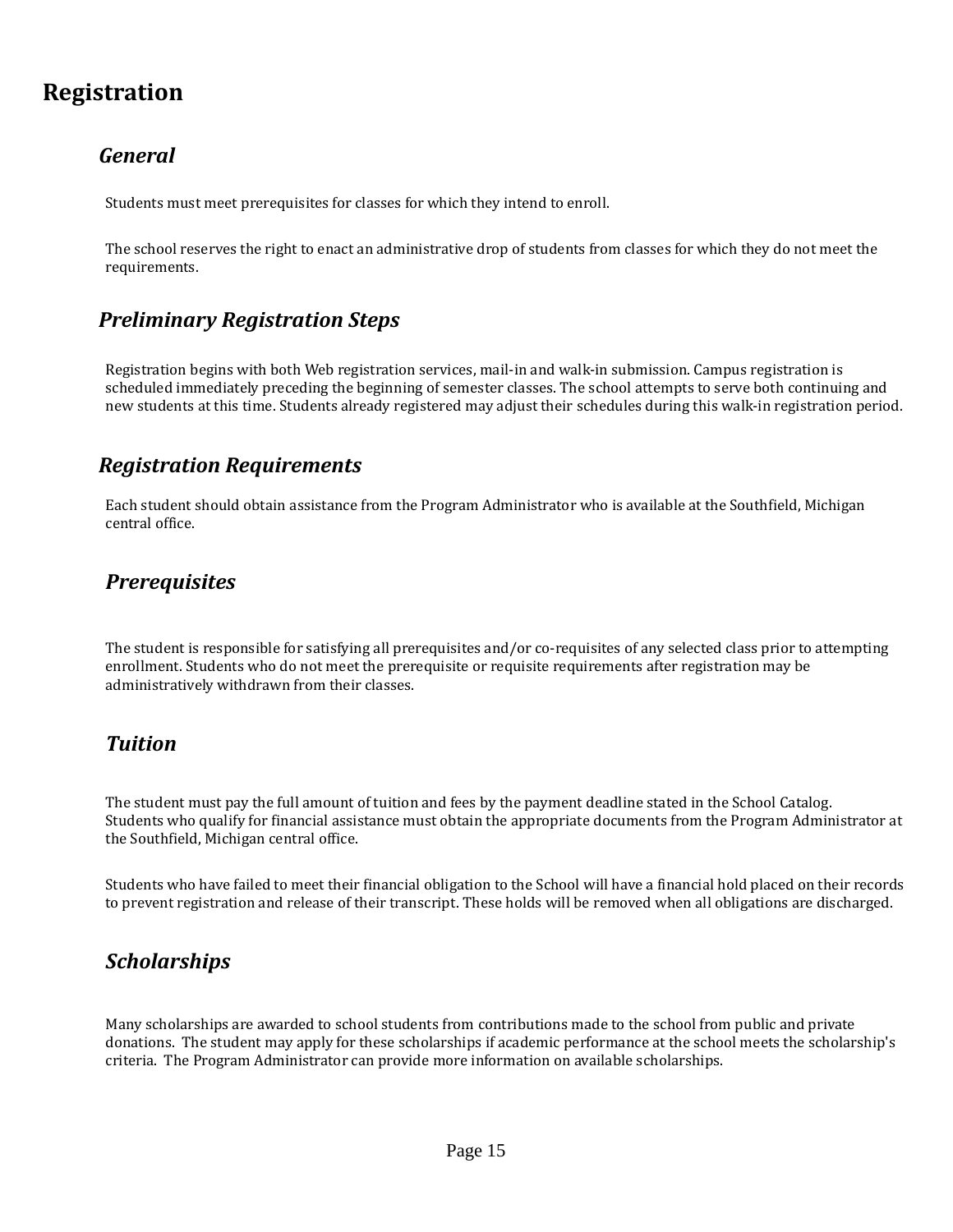# <span id="page-15-0"></span>**Policies**

## *Attendance Policy*

Students are expected to attend all classes unless other arrangements are made with the instructor.

Attendance is crucial to successful completion of classes. Students are expected to complete the work that was missed. Coming more than 30 minutes late to a class is considered tardy. Three unexcused tardiness constitutes one absence. Three unexcused absences are grounds for dismissal. Students who do not adhere to the policies regarding attendance may be dismissed from the program and may only be readmitted upon the Program Director's approval.

## *Rules of Student Conduct and Conditions for Probation or Dismissal*

In order to maximize their learning potential, students have the following responsibilities:

- To come to every class prepared to listen, participate and learn
- To read the textbook(s)and material carefully
- To ask questions of the instructor when they are unclear
- To keep an open mind and try to comprehend what others are trying to convey
- To view their instructors as partners in their education
- To let the instructor and program administrator know if they cannot attend a class
- To arrive on time and complete each class
- To contact the school when an unavoidable emergency prevents you from attending a class
- To complete all work assignments
- To practice their new skills so they can keep up with the class. (Students needing extra assistance can use designated open lab hours)
- Students will respect their fellow students and instructors and treat them with dignity and courtesy
- To conduct themselves in an adult manner
- To refrain from bringing food or drinks into the classroom
- To use school equipment for class work only
- To limit cell phone usage during class to emergencies only and should otherwise be muted
- Recording of any class instruction is strictly prohibited.

Students who violate these conditions may be expelled and not readmitted.

### *Re-entrance Conditions*

Approval from the Program Director is required.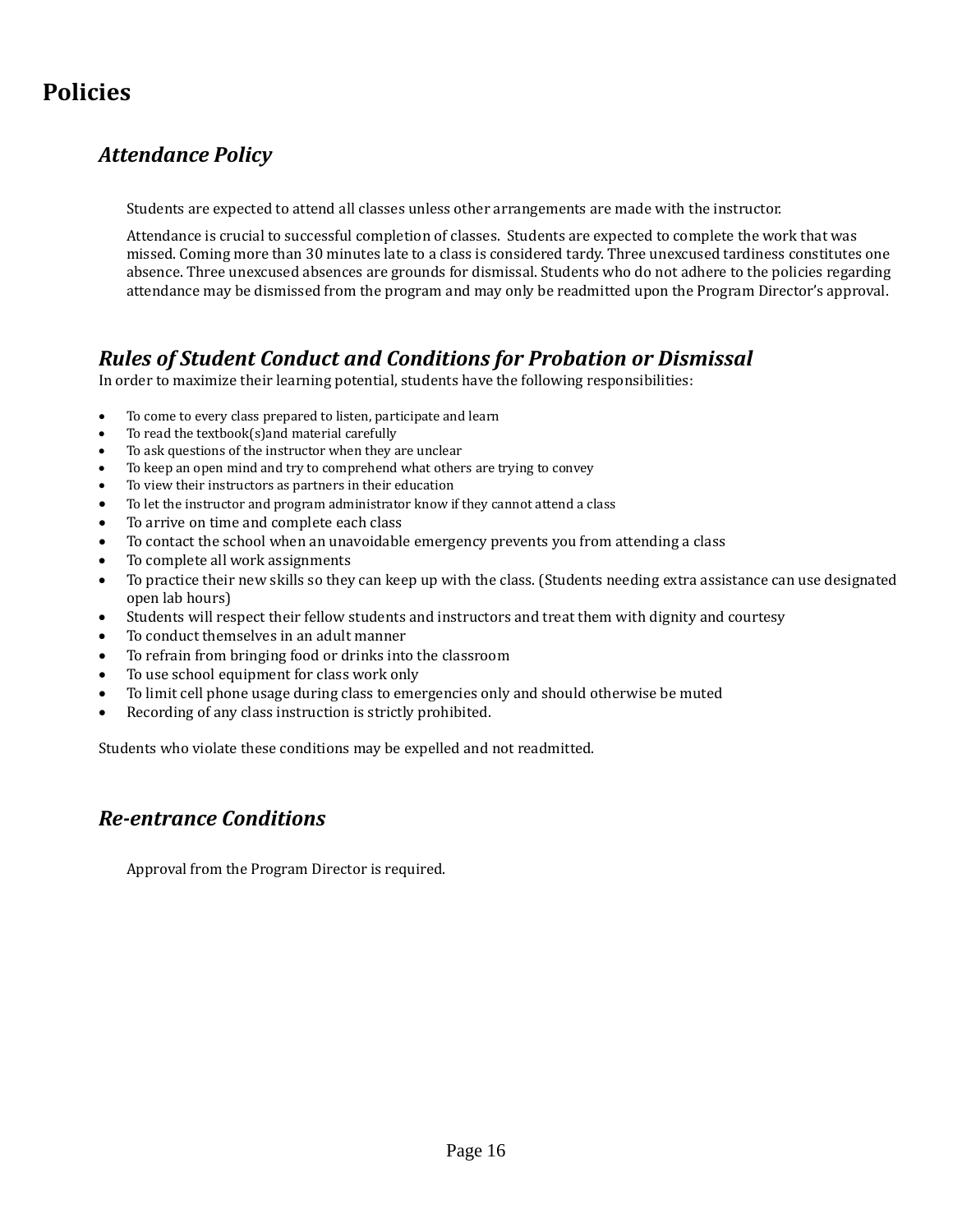# <span id="page-16-0"></span>**Grading System**

Tests are graded on a cumulative percentage point basis. Recognition will be awarded to students who pass a test with greater than 70%. If the student scores are less than 70 %, they have the opportunity to retake a new test within a given period of time. A student will receive a 'Certificate of Completion' upon achieving a passing cumulative score of 70 % or better.

# <span id="page-16-1"></span>**Graduation Requirements and Types of Certificates or Diploma Issued**

The student must complete all class work and take the respective test. Once this is done, a certificate of completion will be awarded to the student.

<span id="page-16-2"></span>A certificate of completion is the only document awarded.

## **Credit for Previous Education and Training**

<span id="page-16-3"></span>No credit is issued for previous education or training.

## **Placement Assistance**

Placement assistance is available. Students are encouraged to contact JVS – Business Career Services at (248) 233-4245 or www.jvshumanservices.org.

## **Coursework**

Changes to the coursework may vary due to software and technology updates to provide most current and relevant learning.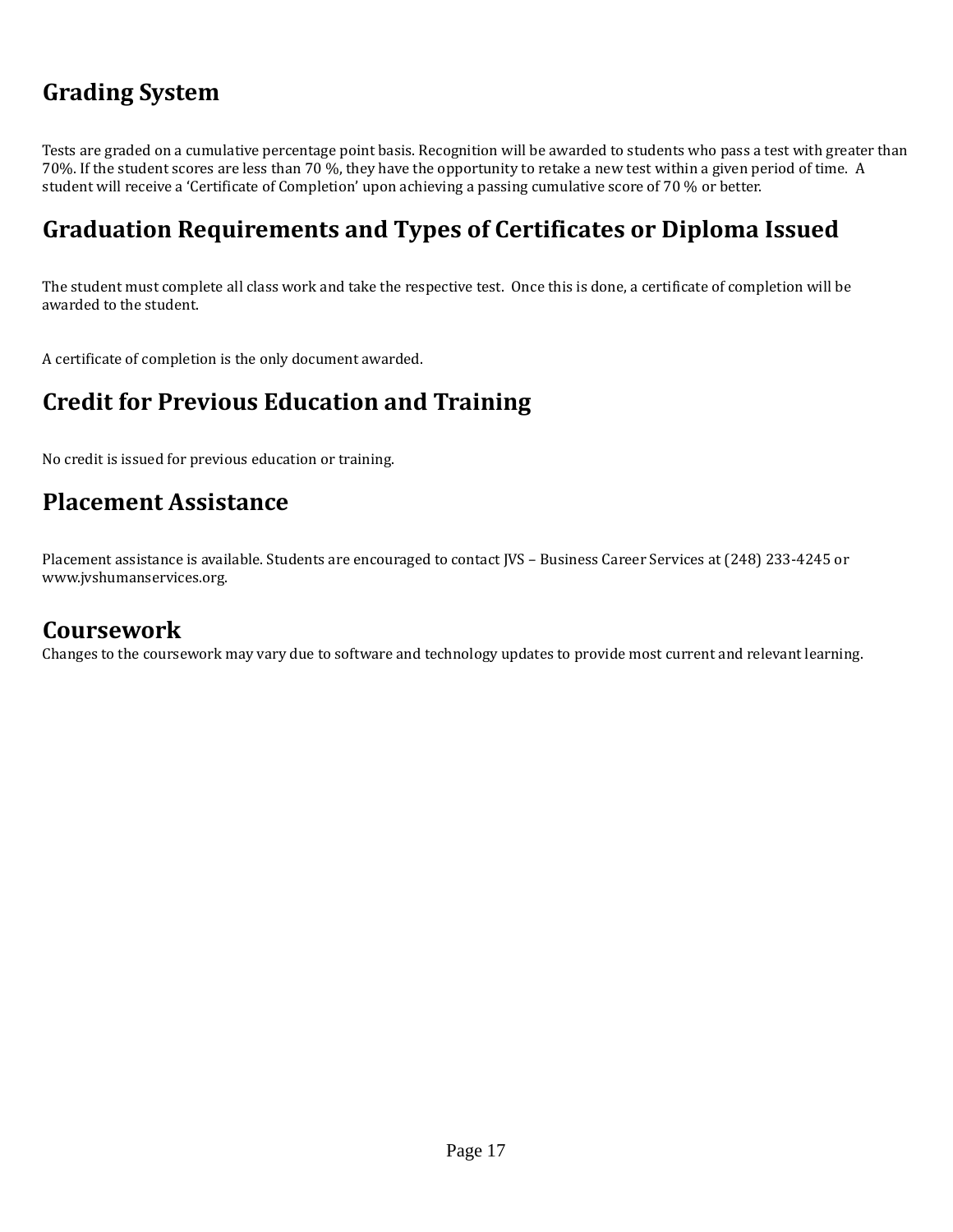# <span id="page-17-0"></span>**Refund Policy**

Refunds are made to students only after the student files an official withdrawal from the program/class. Failure to attend class or notifying an instructor does not constitute an official withdrawal. To be an official withdrawal, the withdrawal form (Appendix a.) must be completed and signed by an authorized representative of the School. Refunds are mailed to the student at the current address on file. Students are responsible for maintaining a current mailing address on file with the School.

In the event of withdrawal occasioned by extenuating circumstances such as serious illness or a mandatory work-shift change, a student will be refunded 50% of the tuition ONLY. Documentation indicating that the circumstances of the withdrawal occurred prior to the last day to withdraw must be submitted during that session.

Please use the refund schedule below to assist you in determining the financial implications of dropping a class. Students who drop classes before the first day of the semester are granted a 100% refund.

Please note that the first day of a class week is always Monday and is also considered to be the first day of the class. For example, if a student drops a five week class which is taught on Tuesdays and Thursdays, on the Monday of the first week, the students will be granted a 75% refund. If you have any questions concerning how a refund will impact your account, please feel free to contact the Program Administrator at (248) 233-4243.

Failure to attend classes or notifying an instructor does not relieve you of your registration or financial obligation. Classes must be officially dropped in accordance with the following refund schedule to have tuition charges adjusted.

This refund schedule is subject to change without prior notification.

|                     | %75 refund  | %50 refund  | %25 refund  |                   |  |
|---------------------|-------------|-------------|-------------|-------------------|--|
| <b>Class Length</b> | <b>Days</b> | <b>Days</b> | <b>Days</b> | No refund on the  |  |
| 1 Week              | N/A         | N/A         | N/A         | 1st day or later  |  |
| 2 Weeks             | $1 - 2$     | 3           | 4           | 5th day or later  |  |
| 3 Weeks             | $1 - 2$     | $3 - 4$     | 5           | 6th day or later  |  |
| 4 Weeks             | $1 - 2$     | $3 - 4$     | 5-6         | 7th day or later  |  |
| 5 Weeks             | $1 - 3$     | 4-5         | $6 - 7$     | 8th day or later  |  |
| 6 Weeks             | $1 - 3$     | 4-6         | $7 - 8$     | 9th day or later  |  |
| 7 Weeks             | $1 - 3$     | 4-6         | 7-9         | 10th day or later |  |
| 8 Weeks             | $1 - 4$     | $5 - 8$     | $9 - 11$    | 12th day or later |  |
| 9 Weeks             | $1 - 4$     | $5 - 8$     | $9 - 12$    | 13th day or later |  |
| 10 Weeks            | $1 - 5$     | $6 - 9$     | $10-13$     | 14th day or later |  |
| 11 Weeks            | $1 - 5$     | $6 - 10$    | $11 - 15$   | 16th day or later |  |
| 12 Weeks            | $1 - 6$     | $7 - 11$    | 12-16       | 17th day or later |  |
| 13 Weeks            | $1 - 6$     | $7 - 12$    | 13-17       | 18th day or later |  |
| 14 Weeks            | $1 - 6$     | $7 - 12$    | 13-18       | 19th day or later |  |
| 15 Weeks            | $1 - 7$     | $8 - 14$    | 15-21       | 22nd day or later |  |

**Refund schedule**

All tuition and fees paid by the applicant shall be refunded if the applicant is rejected by the school before enrollment. An application fee of not more than \$25.00 may be retained by the School if the applicant is denied. All tuition and fees paid by the applicant shall be refunded if requested within three business days after signing a contract with the School, as long as classes have not started. All refunds shall be returned within 30 days.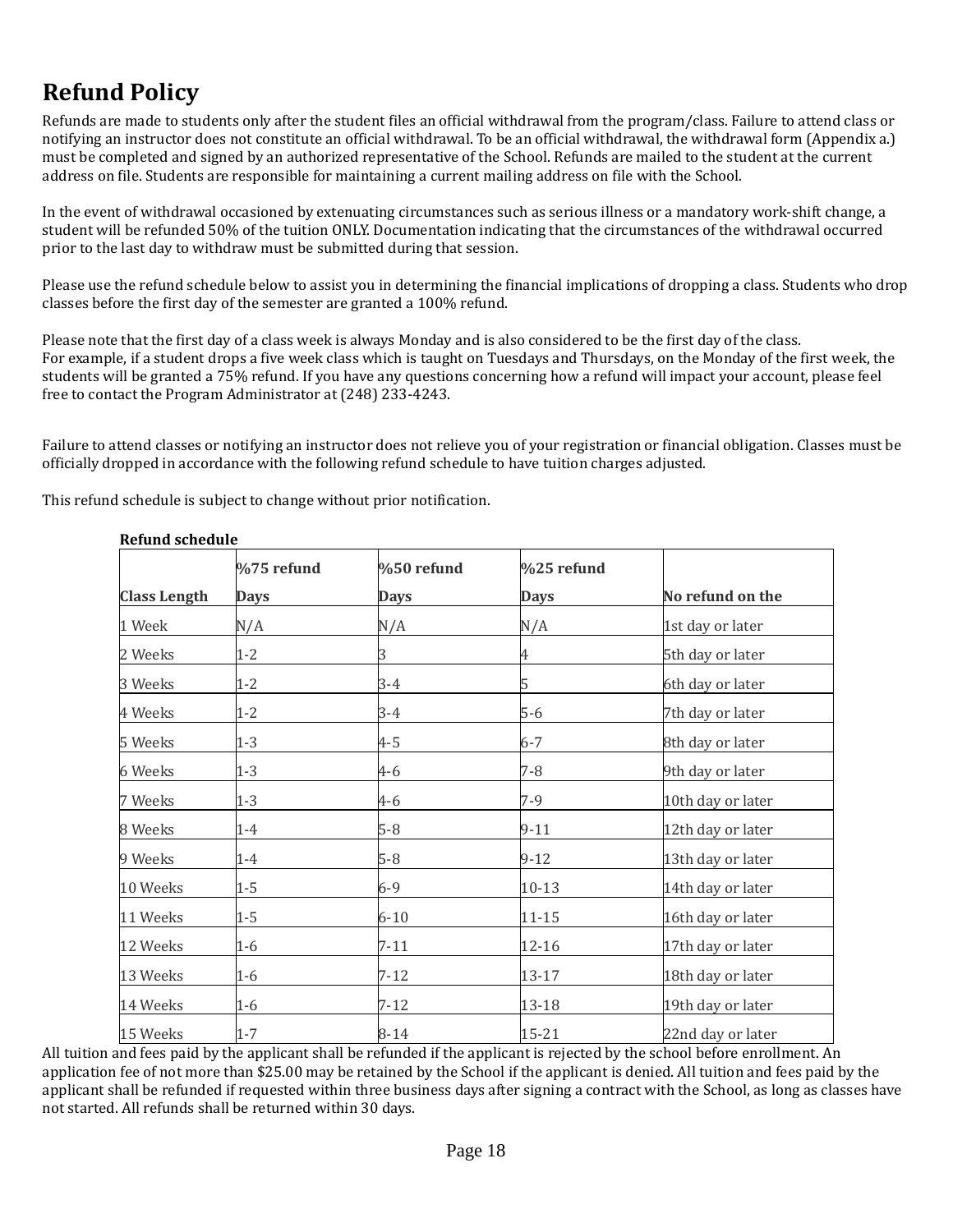

## **STUDENT WITHDRAWAL FORM**

\_\_\_\_\_\_\_\_\_\_\_\_\_\_\_\_\_\_\_\_\_\_\_\_\_\_\_\_\_\_\_\_\_\_\_\_ \_\_\_\_\_\_\_\_\_\_\_\_\_\_\_\_\_\_\_\_\_\_\_\_\_\_\_\_\_\_\_\_\_ \_\_\_\_\_\_\_\_\_\_\_\_\_\_\_\_ Last name First name Middle initial

#### CLASSES TO BE DROPPED:

| Course | <b>Days</b> | <b>Semester</b> |  |
|--------|-------------|-----------------|--|
|        |             |                 |  |
|        |             |                 |  |
|        |             |                 |  |
|        |             |                 |  |
|        |             |                 |  |

Student Signature Date

It is the student's responsibility to officially withdraw through the Program Administrator if he/she wishes to drop a class. Although instructors may request the withdrawal of a student from a class for absences, it is NOT the instructor's responsibility. Students, who never attend a class or stop attending a class at any time, MUST officially withdraw, according to deadlines stated in the school catalog, by contacting the Program Administrator either in person, by mail or email. **Withdrawal requests submitted by mail must be postmarked by the appropriate stated deadlines.** Students are responsible for verifying that their withdrawal has been received by the Program Administrator by the deadline.

#### <span id="page-18-0"></span>**Return to Program Administrator: JVS Human Services/D.B. Hermelin ORT Resource Center, 29699 Southfield Road, Southfield, MI 48076-2063 or Fax to +1 (248)487-9460**